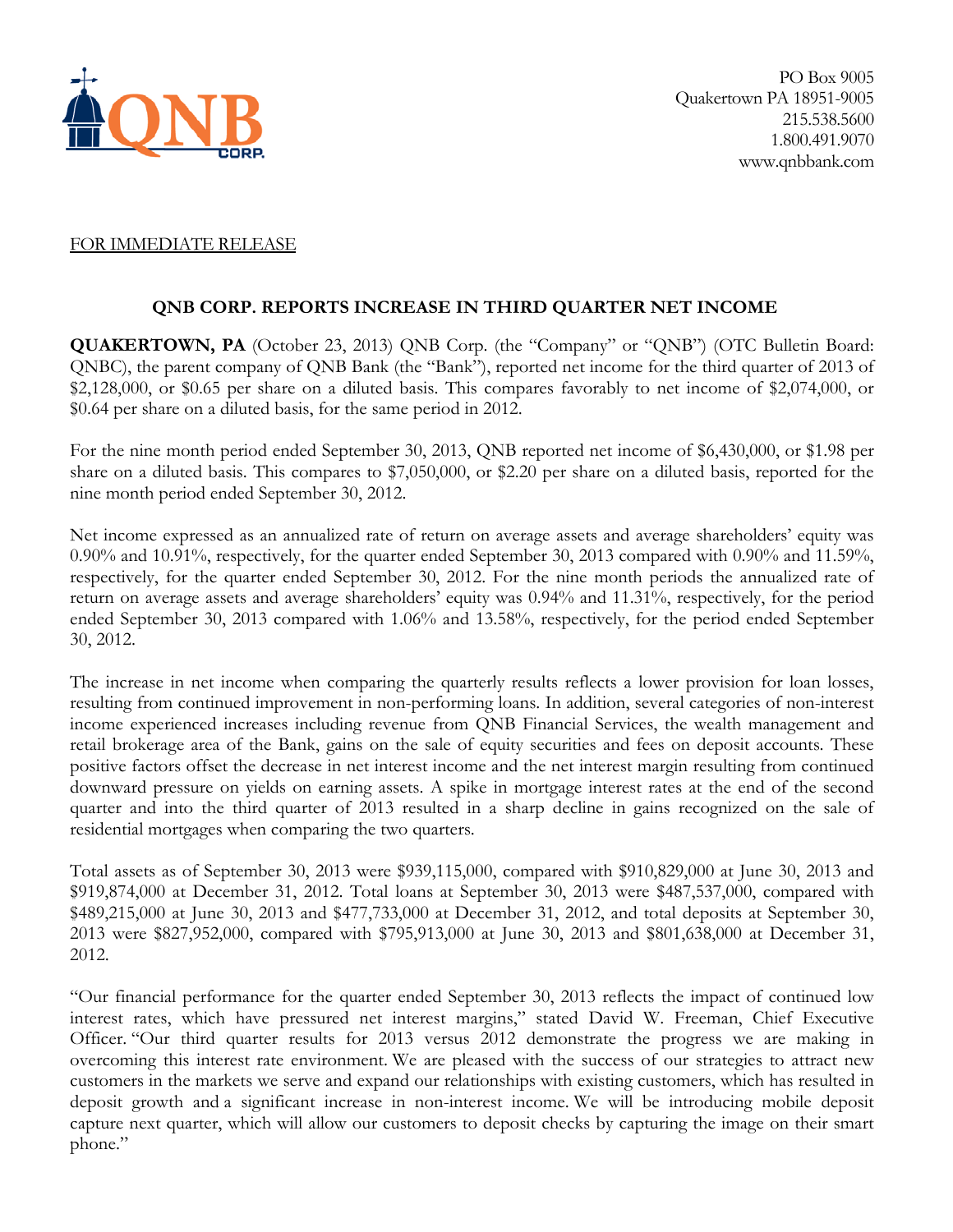# **Net Interest Income and Net Interest Margin**

Net interest income for the quarter ended September 30, 2013 totaled \$6,452,000, a decrease of \$271,000, or 4.0%, over the same period in 2012. However, net interest income increased by \$116,000, or 1.8%, compared with the second quarter of 2013. Net interest income continues to be negatively impacted by declining yields on earning assets resulting from both the prolonged low interest rate environment and the extremely competitive interest rate environment for loans. In addition, the change in the mix of earning assets with investment securities representing a larger proportion of earning assets has also impacted the average yield on earning assets and the net interest margin. The net interest margin for the third quarter of 2013 was 3.04% compared to 3.26% for the third quarter of 2012 and 3.12% for the second quarter of 2013. The average rate earned on earning assets declined 39 basis points from 3.96% for the third quarter of 2012 to 3.57% for the third quarter of 2013. When comparing the change in the yield on earning assets between the two quarters, loans and investment securities declined from 5.09% and 2.74%, respectively, for the third quarter of 2012 to 4.66% and 2.45%, respectively, for the third quarter of 2013, a decline of 43 basis points and 29 basis points, respectively. In comparison, the cost of interest-bearing liabilities declined 18 basis points from 0.80% to 0.62% over the same time periods. The interest rate paid on interest-bearing deposits declined by 18 basis points to 0.60% for the third quarter of 2013 compared to the third quarter of 2012.

Helping to partially offset the impact of lower net interest margin was growth in earning assets. Average earning assets for the third quarter of 2013 were \$906,872,000, an increase of \$22,009,000, or 2.5%, compared with the same period in 2012 and an increase of \$29,023,000, or 3.3%, from the second quarter of 2013. Average investment securities for the third quarter of 2013 were \$395,471,000, an increase of \$16,073,000, or 4.2%, from the third quarter of 2012 and an increase of \$10,092,000, or 2.6%, from the second quarter of 2013. In comparison, average loans for the third quarter of 2013 were \$488,186,000, an increase of \$4,755,000, or 1.0%, from the third quarter of 2012 and an increase of \$5,323,000, or 1.1%, from the second quarter of 2013.

Partially funding the growth in earning assets was an increase in deposits. Average deposits for the third quarter of 2013 were \$825,552,000, an increase of \$14,372,000, or 1.8%, from the corresponding quarter in 2012 and an increase of \$27,891,000, or 3.5%, from the second quarter of 2013. QNB has developed significant relationships with many of the school districts and municipalities in the communities it serves. During the third quarter of each year these entities deposit tax receipts resulting in seasonal growth in QNB's deposit balances. Average interest-bearing municipal demand accounts increased \$33,961,000, or 36.9%, to \$125,986,000 for the third quarter of 2013 compared to the same period in 2012 and increased \$43,835,000, or 53.4%, when compared to the second quarter of 2013. Also contributing to the growth in average deposits when comparing the third quarters of 2013 and 2012 was a \$19,024,000, or 11.5%, increase in demand deposit accounts, both interest-bearing and non-interest bearing. The Bank continues to successfully open new business and consumer checking accounts which not only impacts balances but also provides an opportunity for fee income. Average savings accounts also increased \$9,684,000, or 5.0%, to \$204,914,000 when comparing the two quarters. Offsetting a portion of the growth in municipal deposits, demand deposits and savings deposits was a decline in average time deposits of \$35,060,000, or 12.4%, and average money market balances of \$13,237,000, or 17.4%, comparing the third quarter 2013 with the same period in 2012. Customers are still seeking the liquidity of a non-maturity account especially in light of the slight rate differential between these deposits and time deposits.

# **Asset Quality, Provision for Loan Loss and Allowance for Loan Loss**

QNB closely monitors the quality of its loan portfolio and considers many factors when performing a quarterly analysis of the appropriateness of the allowance for loan losses and calculating the required provision for loan losses. This analysis considers a number of relevant factors including: specific impairment reserves, historical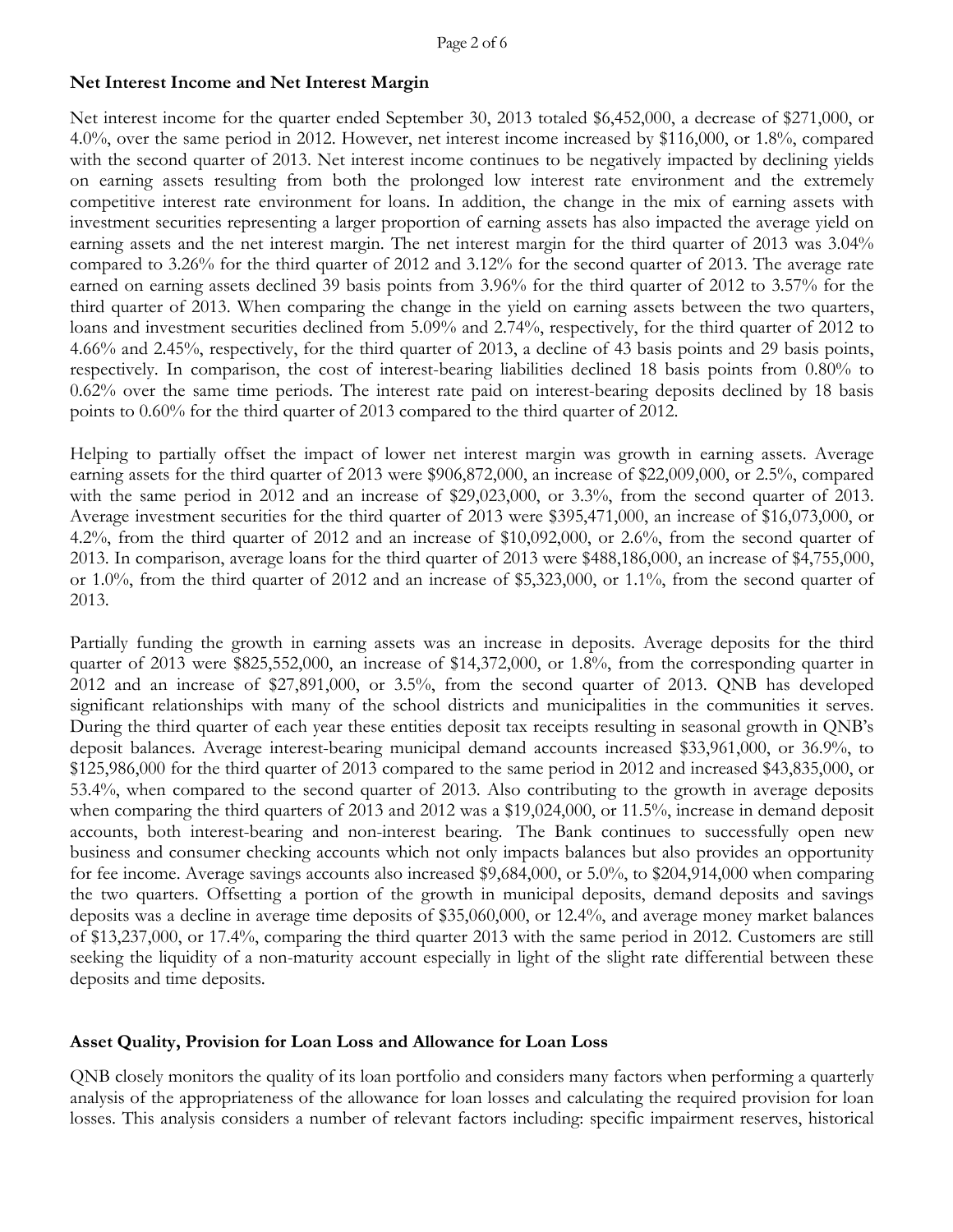### Page 3 of 6

loan loss experience, general economic conditions, levels of and trends in delinquent and non-performing loans, levels of classified loans, trends in the growth rate of loans and concentrations of credit.

QNB recorded a provision for loan losses of \$150,000 in the third quarter of 2013 compared to \$100,000 in the second quarter of 2013 and \$300,000 in the third quarter of 2012. For the nine month periods ended September 30, 2013 and 2012 the provision for loan losses was \$250,000 and \$600,000, respectively. Net loan charge-offs were \$586,000 for the third quarter of 2013, or 0.48% annualized of total average loans, compared with net charge-offs of \$20,000 for the second quarter of 2013, or 0.02% annualized of total average loans, and net loan charge-offs of \$50,000 for the third quarter of 2012, or 0.04% annualized of total average loans. For the nine-month periods ended September 30, 2013 and 2012 net loan charge-offs were \$1,027,000, or 0.29% annualized, and \$124,000, or 0.03% annualized, respectively. The majority of charge-offs recorded during 2013 had specific reserves established during the allowance for loan loss calculation process prior to the ultimate decision to charge-off the loan.

QNB's allowance for loan losses of \$8,995,000 represents 1.85% of total loans at September 30, 2013 compared to an allowance for loan losses of \$9,772,000, or 2.05% of total loans, at December 31, 2012 and \$9,717,000, or 2.03% of total loans, at September 30, 2012.

Asset quality has experienced modest improvement over the past year with the reduction in the level of nonaccrual loans being somewhat offset by an increase in restructured loans. Total non-performing assets were \$23,389,000 at September 30, 2013 compared with \$24,273,000 at December 31, 2012 and \$24,359,000 at September 30, 2012. Included in this classification are non-performing loans, other real estate owned (OREO) and repossessed assets, and non-accrual pooled trust preferred securities. Total non-performing loans, which represent loans on non-accrual status, loans past due 90 days or more and still accruing interest and troubled debt restructured loans were \$19,575,000, or 4.01% of total loans, at September 30, 2013 compared with \$21,150,000, or 4.41% of total loans, at December 31, 2012 and \$21,211,000, or 4.44% of total loans, at September 30, 2012. Loans on non-accrual status were \$15,329,000 at September 30, 2013 compared with \$18,572,000 at December 31, 2012 and \$18,582,000 at September 30, 2012. In cases where there is a collateral shortfall on non-accrual loans, specific impairment reserves have been established based on updated collateral values even if the borrower continues to pay in accordance with the terms of the agreement. Of the total amount of non-accrual loans at September 30, 2013, \$9,736,000 or 64% of the loans classified as non-accrual, are current or past due less than 30 days as of the end of the quarter. Loans classified as substandard or doubtful, which includes non-performing loans, continues to improve. At September 30, 2013 substandard or doubtful loans totaled \$40,215,000, a reduction of \$8,060,000, or 16.7%, from the \$48,275,000 reported as of September 30, 2012.

QNB had other real estate owned and other repossessed assets of \$1,645,000 as of September 30, 2013 compared with \$1,161,000 at December 31, 2012 and \$1,187,000 at September 30, 2012. Non-accrual pooled trust preferred securities are carried at fair value which was \$2,169,000, \$1,962,000, and \$1,961,000 at September 30, 2013, December 31, 2012 and September 30, 2012, respectively. The increase in the balance of non-accrual pooled trust preferred securities reflects an improvement in the fair value of these securities and not the purchase of additional securities.

## **Non-Interest Income**

Total non-interest income was \$1,553,000 for the third quarter of 2013, an increase of \$428,000, or 38.0%, compared with the same period in 2012. Net gains on investment securities account for \$340,000 of the total increase in non-interest income compared to the third quarter of 2012. QNB recorded \$303,000 of net gains on the sale of equity securities during the third quarter of 2013. This compares to net losses of \$37,000 recognized in the third quarter of 2012. Fees for services to customers increased \$41,000, or 10.4%, when comparing the three month-periods. The primary contributor to the increase in fees for services to customers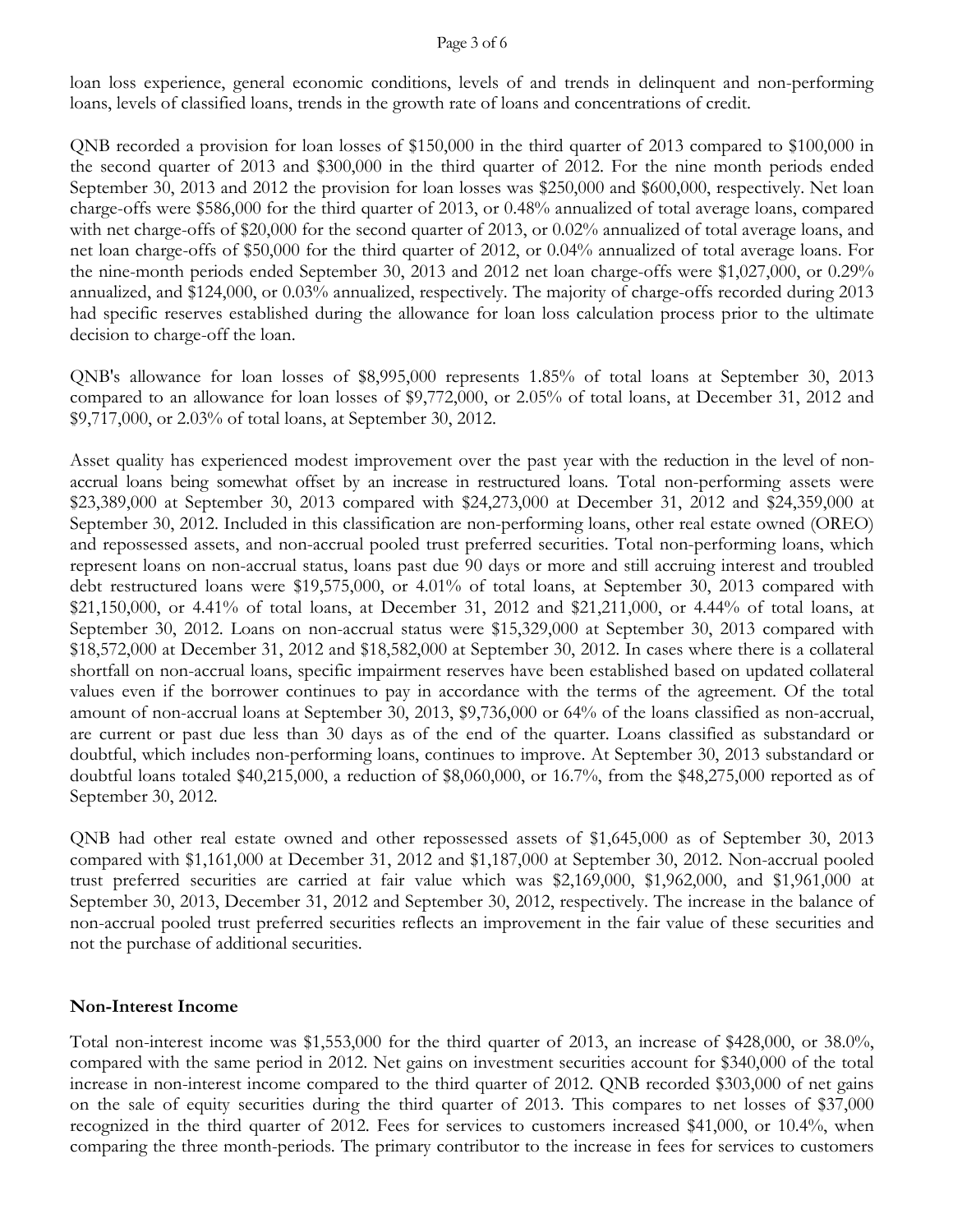#### Page 4 of 6

was overdraft charges, net of waived fees. Gain on sale of loans for the third quarter of 2013 decreased \$150,000, or 80.6%, when compared to the same 2012 quarter. This decline was primarily a result of a spike in mortgage interest rates at the end of the second quarter and into the third quarter which resulted in less favorable pricing for loans due to the interest rate environment at the time of sale compared to when the rates were locked by the customer.

Positively impacting other non-interest income was higher mutual fund and annuity income and mortgage servicing income. During the fourth quarter of 2012, QNB changed vendors and now provides securities and advisory services under the name of QNB Financial Services through Investment Professionals, Inc., a registered Broker/Dealer and Registered Investment Advisor. There has been a significant increase in revenue as a result of the change, contributing an additional \$155,000 when comparing the two quarters. Mortgage servicing fees were \$44,000 higher quarter-over-quarter primarily related to the change in fair value of mortgage servicing rights as calculated by an independent third-party. During the third quarter of 2013 the Bank recognized income related to the reversal of \$10,000 of the previously established valuation allowance, while during the third quarter of 2012 the Bank recorded \$22,000 of expense to increase the valuation allowance. Negatively impacting other non-interest income for the quarter was a loss of \$65,000 on the sale of a property held in other real estate owned, which was \$26,000 more than the loss recognized in the third quarter of 2012.

### **Non-Interest Expense**

Total non-interest expense was \$5,123,000 for the third quarter of 2013, an increase of \$189,000, or 3.8% compared to \$4,934,000 for the third quarter of 2012. Salaries and benefits expense increased \$82,000, or 3.1%, when comparing the two quarters. The third quarter of 2012 included an accrual for incentive compensation of \$135,000. There was no accrual for incentive compensation during the third quarter of 2013. Contributing to the increase in salary and benefit expense was the addition of eleven full-time equivalent employees. The increase in employees was primarily related to the opening of two new branch locations in the first quarter of 2013 as well as two additional employees related to QNB Financial Services. The remainder of the increase in salary and benefits expense for the quarter relates primarily to higher medical and dental benefit premiums and claims as well as retirement plan expenses.

Also contributing to the increase in non-interest expense was a \$58,000 increase in charitable donations. QNB contributes to many not-for-profit organizations and clubs and sponsors many local events in the communities it serves. The increase in expense during the third quarter of 2013 was mainly attributable to two multi-year commitments. Marketing expenses related to advertising, public relations, research and sales promotion were \$38,000 higher for the three-month period ended September 30, 2013 than the same period in 2012.

### **About the Company**

QNB Corp. is the holding company for QNB Bank, which is headquartered in Quakertown, Pennsylvania. QNB Bank currently operates eleven branches in Bucks, Montgomery and Lehigh Counties and offers commercial and retail banking services in the communities it serves. In addition, the Company provides securities and advisory services under the name of QNB Financial Services through Investment Professionals, Inc., a registered Broker/Dealer and Registered Investment Advisor, and title insurance as a member of Laurel Abstract Company LLC. More information about QNB Corp and QNB Bank is available at www.qnbbank.com.

### **Forward Looking Statement**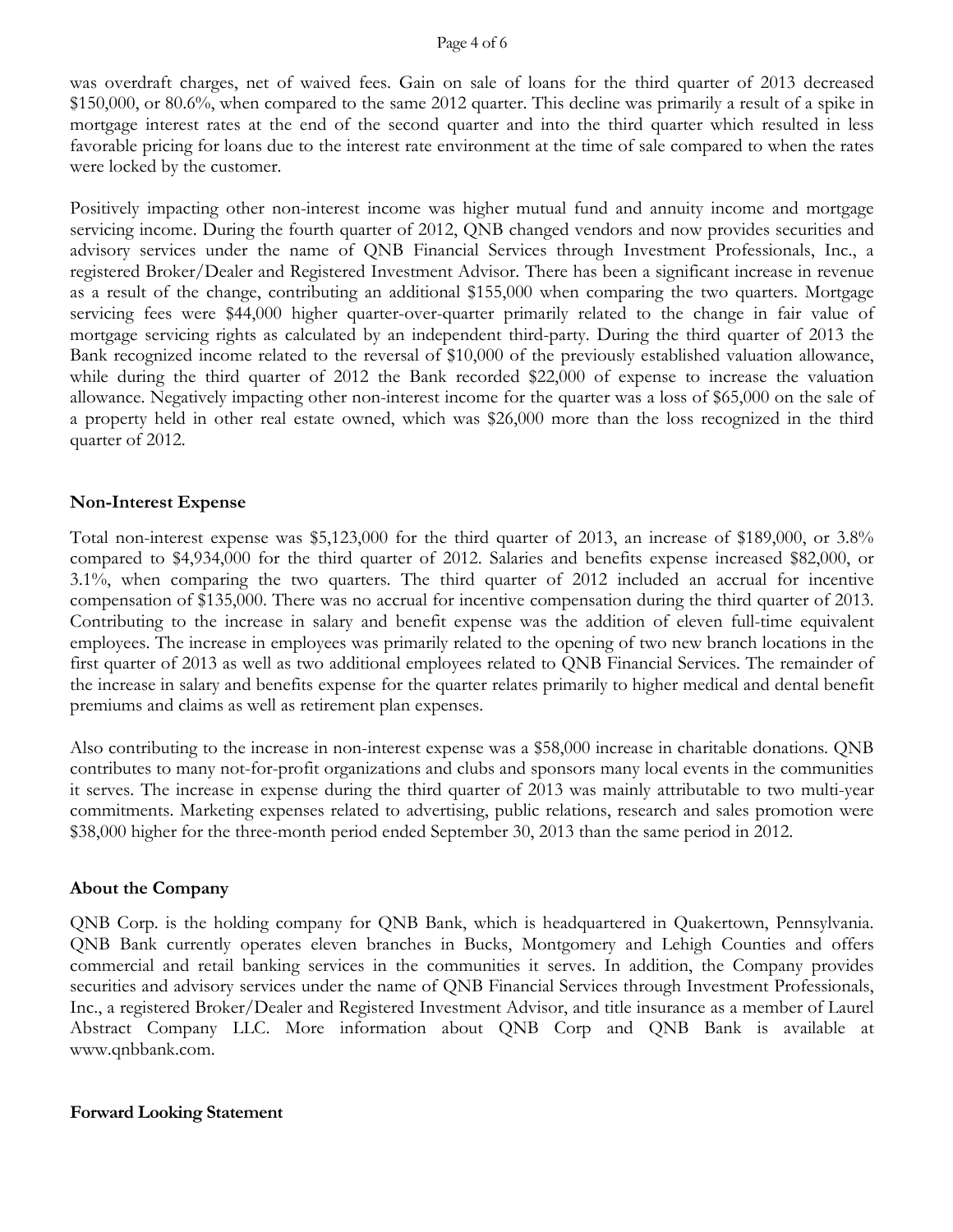#### Page 5 of 6

This press release may contain forward-looking statements as defined in the Private Securities Litigation Act of 1995. Actual results and trends could differ materially from those set forth in such statements due to various factors. Such factors include the possibility that increased demand or prices for the Company's financial services and products may not occur, changing economic and competitive conditions, technological developments, and other risks and uncertainties, including those detailed in the Company's filings with the Securities and Exchange Commission, including "Item lA. Risk Factors," set forth in the Company's Annual Report on Form 10-K for the fiscal year ended December 31, 2012. You should not place undue reliance on any forward-looking statements. These statements speak only as of the date of this press release, even if subsequently made available by the Company on its website or otherwise. The Company undertakes no obligation to update or revise these statements to reflect events or circumstances occurring after the date of this press release.

| <b>Balance Sheet (Period End)</b>                         | 9/30/13      | 6/30/13      | 3/31/13      | 12/31/12     | 9/30/12      |
|-----------------------------------------------------------|--------------|--------------|--------------|--------------|--------------|
| Assets                                                    | \$939,115    | \$910,829    | \$918,780    | \$919,874    | \$934,110    |
| Investment securities (AFS & HTM)                         | 407,394      | 380,510      | 398,447      | 401,648      | 425,361      |
| Loans receivable                                          | 487,537      | 489,215      | 477,402      | 477,733      | 477,987      |
| Allowance for loan losses                                 | (8,995)      | (9, 431)     | (9,351)      | (9,772)      | (9,717)      |
| Net loans                                                 | 478,542      | 479,784      | 468,051      | 467,961      | 468,270      |
| Deposits                                                  | 827,952      | 795,913      | 799,814      | 801,638      | 817,198      |
| Demand, non-interest bearing                              | 75,123       | 74,682       | 72,140       | 73,685       | 67,485       |
| Interest-bearing demand, money market and savings         | 508,770      | 468,058      | 461,772      | 458,719      | 471,080      |
| Time                                                      | 244,059      | 253,173      | 265,902      | 269,234      | 278,633      |
| Short-term borrowings                                     | 28,058       | 32,851       | 28,873       | 32,488       | 31,925       |
| Long-term debt                                            | 5,000        | 5,282        | 5,285        | 5,287        | 5,290        |
| Shareholders' equity                                      | 75,743       | 74,236       | 78,450       | 77,623       | 77,128       |
| <b>Asset Quality Data (Period End)</b>                    |              |              |              |              |              |
| Non-accrual loans                                         | \$<br>15,329 | 17,301<br>\$ | 17,465<br>S  | 18,572<br>S  | \$<br>18,582 |
| Loans past due 90 days or more and still accruing         |              | 442          | 302          |              |              |
| Restructured loans                                        | 4,246        | 4,294        | 4,346        | 2,578        | 2,629        |
| Non-performing loans                                      | 19,575       | 22,037       | 22,113       | 21,150       | 21,211       |
| Other real estate owned and repossessed assets            | 1,645        | 1,063        | 1,153        | 1,161        | 1,187        |
| Non-accrual pooled trust preferred securities             | 2,169        | 2,091        | 1,999        | 1,962        | 1,961        |
| Non-performing assets                                     | 23,389       | \$<br>25,191 | \$<br>25,265 | \$<br>24,273 | \$<br>24,359 |
| Allowance for loan losses                                 | \$ 8,995     | \$9,431      | \$9,351      | \$9,772      | \$9,717      |
| Non-performing loans / Loans excluding held-for-sale      | 4.01%        | 4.50%        | 4.63%        | 4.41%        | 4.44%        |
| Non-performing assets / Assets                            | 2.49%        | $2.77\%$     | 2.75%        | 2.64%        | 2.61%        |
| Allowance for loan losses / Loans excluding held-for-sale | 1.85%        | 1.93%        | 1.96%        | 2.05%        | 2.03%        |

### **QNB Corp. Consolidated Selected Financial Data (unaudited)**

**(Dollars in thousands)**